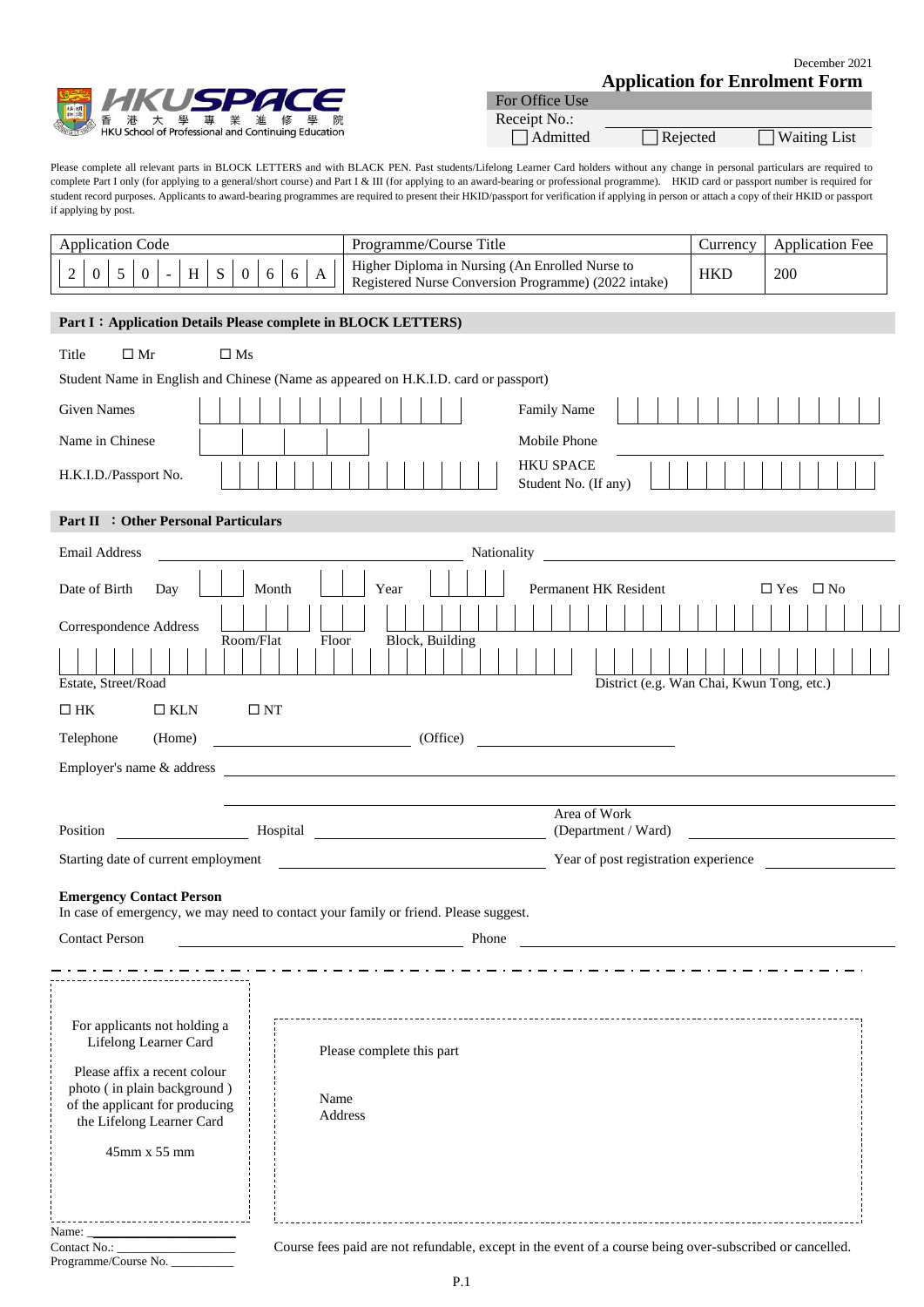# **Part III** :**Qualifications & Employment**

| <b>Public Examination Results</b> (in chronological order) **                                                                                                   |              |                                            |                                                  |  |  |  |
|-----------------------------------------------------------------------------------------------------------------------------------------------------------------|--------------|--------------------------------------------|--------------------------------------------------|--|--|--|
| Please provide details of the public examination results obtained relevant to the programme/course entry requirements you are applying for, and attach proof of |              |                                            |                                                  |  |  |  |
| qualifications specified in the requirements of the individual programme/course.                                                                                |              |                                            |                                                  |  |  |  |
| <b>Issuing Authority</b>                                                                                                                                        | Date Issued  | <b>Public Examination</b>                  | Subjects meeting requirement and results         |  |  |  |
| (e.g. Hong Kong Examinations                                                                                                                                    | (Month/Year) | (e.g. Hong Kong Diploma of Secondary       | attained*                                        |  |  |  |
| and Assessment Authority)                                                                                                                                       |              | Education Examination, Hong Kong           | (e.g. Chin Lang $(4)$ , Eng Lang $(Syl. B)(C)$ , |  |  |  |
|                                                                                                                                                                 |              | Certificate of Education Examination, Hong | Image Design(Attained))                          |  |  |  |
|                                                                                                                                                                 |              | Kong Advanced Level Examination)           |                                                  |  |  |  |
|                                                                                                                                                                 |              |                                            |                                                  |  |  |  |
|                                                                                                                                                                 |              |                                            |                                                  |  |  |  |
|                                                                                                                                                                 |              |                                            |                                                  |  |  |  |
|                                                                                                                                                                 |              |                                            |                                                  |  |  |  |
|                                                                                                                                                                 |              |                                            |                                                  |  |  |  |
|                                                                                                                                                                 |              |                                            |                                                  |  |  |  |
|                                                                                                                                                                 |              |                                            |                                                  |  |  |  |
|                                                                                                                                                                 |              |                                            |                                                  |  |  |  |
|                                                                                                                                                                 |              |                                            |                                                  |  |  |  |
|                                                                                                                                                                 |              |                                            |                                                  |  |  |  |
|                                                                                                                                                                 |              |                                            |                                                  |  |  |  |
|                                                                                                                                                                 |              |                                            |                                                  |  |  |  |
|                                                                                                                                                                 |              |                                            |                                                  |  |  |  |
|                                                                                                                                                                 |              |                                            |                                                  |  |  |  |
|                                                                                                                                                                 |              |                                            |                                                  |  |  |  |
|                                                                                                                                                                 |              |                                            |                                                  |  |  |  |
|                                                                                                                                                                 |              |                                            |                                                  |  |  |  |

#### **Academic Qualifications** (in chronological order ) \*

Please state qualifications relevant to the programme/course entry requirements you are applying for, and attach proof of qualifications specified in the requirements of the individual programme/course.

| From | Period of attendance<br>To | Institution | Qualification obtained, with Classification if<br>any | Full-time /<br>Part-time | Date of Award |
|------|----------------------------|-------------|-------------------------------------------------------|--------------------------|---------------|
|      |                            |             |                                                       |                          |               |
|      |                            |             |                                                       |                          |               |
|      |                            |             |                                                       |                          |               |
|      |                            |             |                                                       |                          |               |
|      |                            |             |                                                       |                          |               |
|      |                            |             |                                                       |                          |               |

## **Professional Registration: i.e. nursing , Medical , allied health** (in chronological order ) \*

Please state qualifications relevant to the programme/course entry requirements you are applying for, and attach proof of qualifications specified in the requirements of the individual programme/course.

| <b>Issuing Authority</b> | <b>Qualification Obtained</b> | Date of Registration |  |  |  |  |
|--------------------------|-------------------------------|----------------------|--|--|--|--|
|                          |                               |                      |  |  |  |  |
|                          |                               |                      |  |  |  |  |
|                          |                               |                      |  |  |  |  |
|                          |                               |                      |  |  |  |  |
|                          |                               |                      |  |  |  |  |
|                          |                               |                      |  |  |  |  |
|                          |                               |                      |  |  |  |  |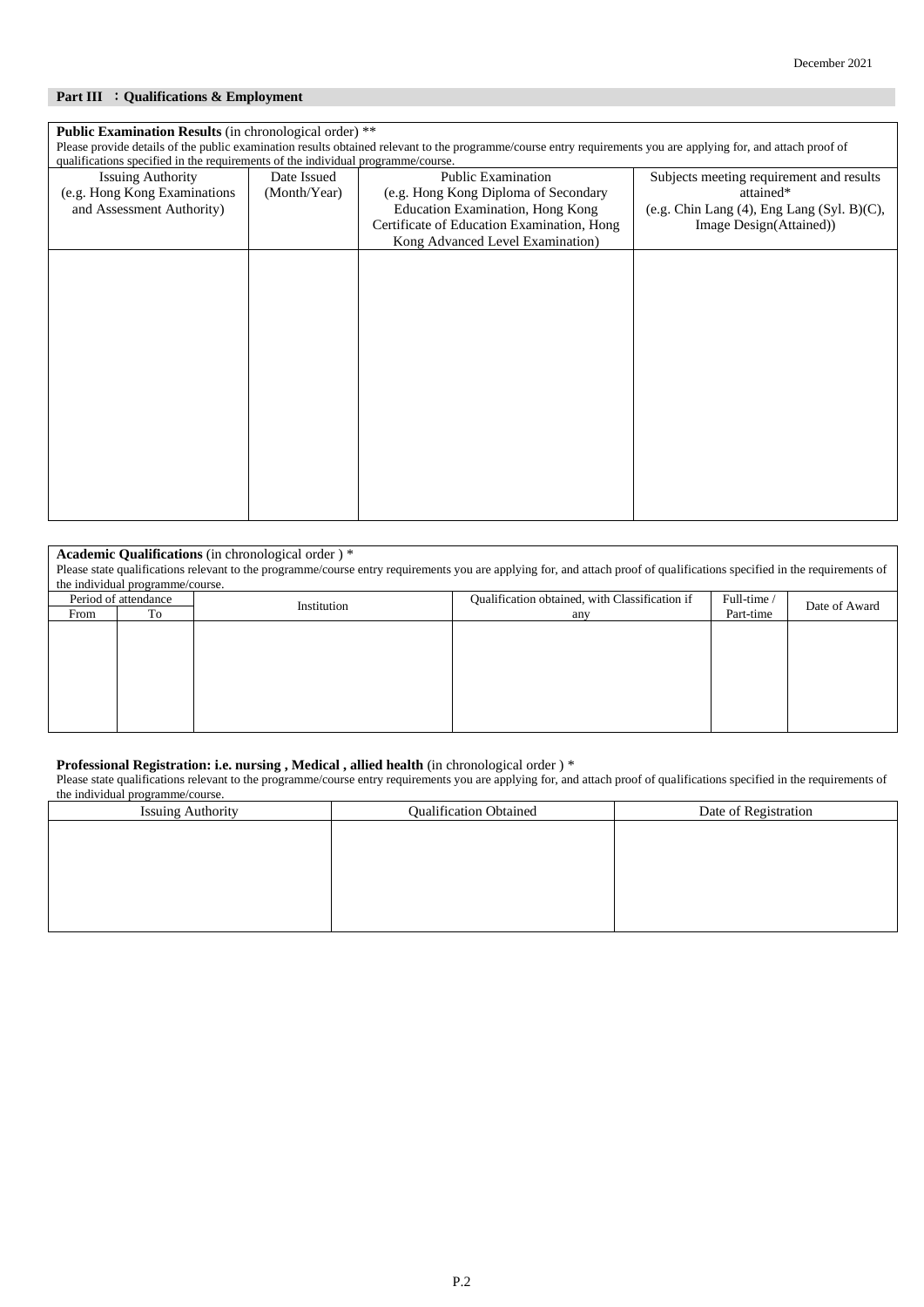#### **Working experience** (in chronological order starting with the most recent, indicate full-time or part-time ) \*

| From<br>(mm/yy) | ${\rm To}$<br>$\frac{\text{(mm /yy)}}{}$ | $\begin{array}{c} \text{Part-time} \, / \\ \text{Full-time} \end{array}$ | Name of Hospital / Organization $\,$ | Position held | $\operatorname{Ward}$ / $\operatorname{Department}$ |
|-----------------|------------------------------------------|--------------------------------------------------------------------------|--------------------------------------|---------------|-----------------------------------------------------|
|                 |                                          |                                                                          |                                      |               |                                                     |
|                 |                                          |                                                                          |                                      |               |                                                     |
|                 |                                          |                                                                          |                                      |               |                                                     |
|                 |                                          |                                                                          |                                      |               |                                                     |
|                 |                                          |                                                                          |                                      |               |                                                     |
|                 |                                          |                                                                          |                                      |               |                                                     |
|                 |                                          |                                                                          |                                      |               |                                                     |
|                 |                                          |                                                                          |                                      |               |                                                     |
|                 |                                          |                                                                          |                                      |               |                                                     |
|                 |                                          |                                                                          |                                      |               |                                                     |
|                 |                                          |                                                                          |                                      |               |                                                     |
|                 |                                          |                                                                          |                                      |               |                                                     |
|                 |                                          |                                                                          |                                      |               |                                                     |
|                 |                                          |                                                                          |                                      |               |                                                     |
|                 |                                          |                                                                          |                                      |               |                                                     |
|                 |                                          |                                                                          |                                      |               |                                                     |
|                 |                                          |                                                                          |                                      |               |                                                     |
|                 |                                          |                                                                          |                                      |               |                                                     |

#### **Current studies**

(Complete this section if you are still enrolled for a Degree / Diploma / Certificate at an institution and have not completed all requirements for its award, including passing final examinations )

| Degree / Diploma / Certificate | Period of attendance |    | Part-time/Full-time | Expected Date of<br>Completion of | Institution |
|--------------------------------|----------------------|----|---------------------|-----------------------------------|-------------|
|                                | From                 | To |                     | Studies                           |             |
|                                |                      |    |                     |                                   |             |
|                                |                      |    |                     |                                   |             |
|                                |                      |    |                     |                                   |             |
|                                |                      |    |                     |                                   |             |

\* Use separate sheet if necessary

#### **Enrolment Methods**

Application should be submitted in person or by post:

- in person: at any HKU SPACE Enrolment Centre, application form should be submitted together with the below supporting documents and application fee.
- **by post:** application form should be sent together with the below supporting documents and application fee either in the form of a crossed cheque or bank draft made payable to HKU SPACE.
	- (1) Copy of Hong Kong Identity Card
	- (2) Copy of HKCEE/ HKDSE Certificate
	- (3) Copy of Nursing Graduation Certificate
	- (4) Copy of Certificate of Enrolment (Issued by the Nursing Council of Hong Kong)
	- (5) Copy of Practising Certificate (Issued by the Nursing Council of Hong Kong)

(6) Proof of clinical experience (e.g. Contract of employment AND staff card/Last salary slip/Employment reference letter) All forms should be sent to Nursing Studies and Healthcare, HKU SPACE, 13/F, Fortress Tower, 250 King's Road, North Point, Hong Kong. Please indicate "*Application for Higher Diploma in Nursing (2022 intake)*" on the cover of the envelope.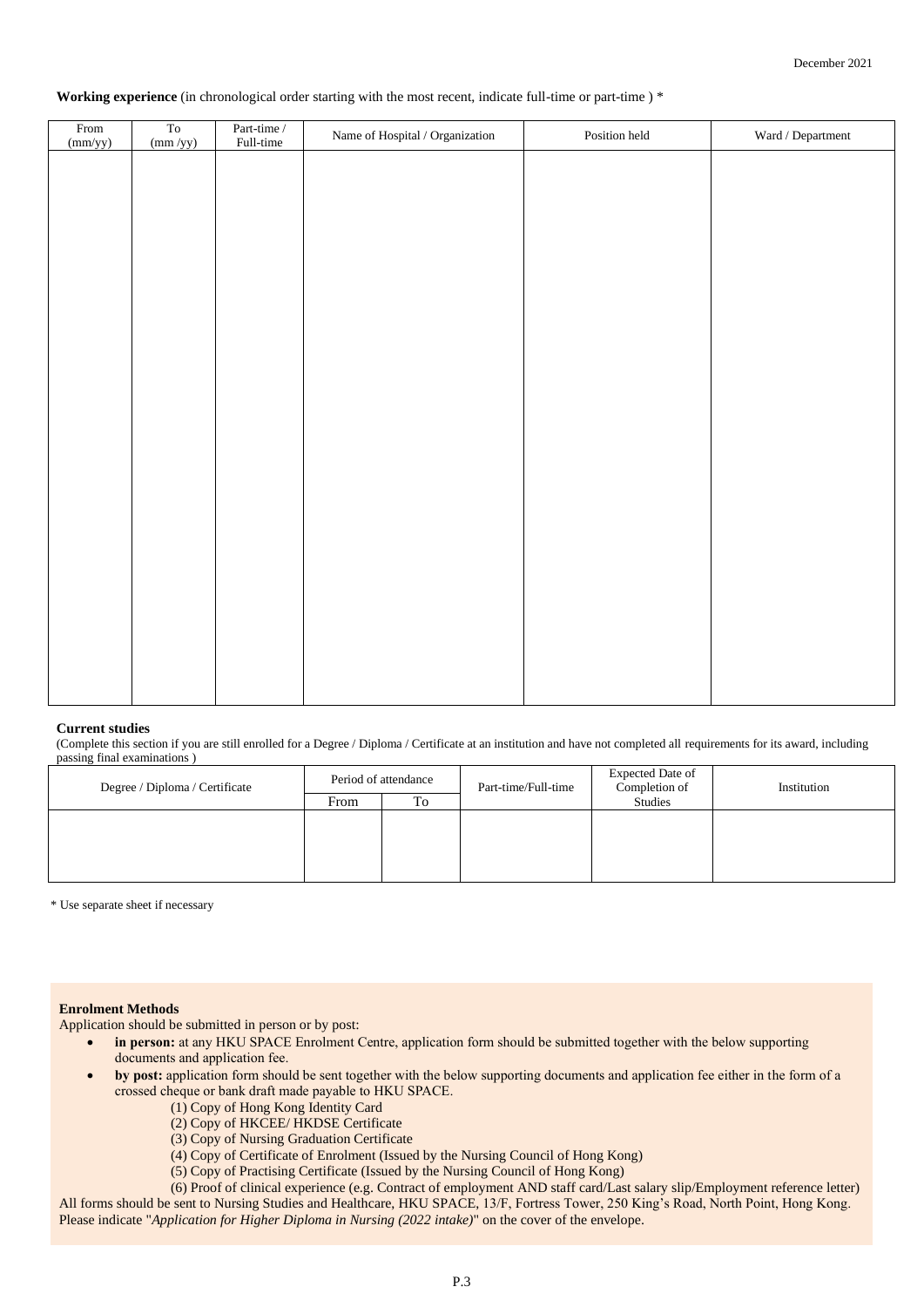# Other Relevant Information

(Applicable to NEW students or PAST students who have an update)

#### HKU SPACE Alumni

All new enrolled students in the School will automatically receive a lifelong learner card which serves as the student card. It also confers eligibility to become an alumnus of HKU SPACE. If you DO NOT WISH to be an alumnus, please check this box.

#### Equal Opportunities for Learning at HKU SPACE

It is the School policy to offer equal opportunities to all applicants with or without disabilities. To enable us to meet the needs of all students, you are invited to indicate on this form whether you require any special assistance. If you do need such assistance, the School may approach you subsequently to obtain further details so as to facilitate our planning and assess how best we can help you.

 $N_O$  $\blacksquare$ 

Special assistance required



(if you check yes, you agree to give us further information on your special needs and consent to our further processing of your data)

#### Statement on Collection of Personal Data

- 1. It is necessary for applicants to supply their personal data and to provide all the information requested in the application documents, as otherwise the School may be unable to process and consider their applications.
- 2. The personal data provided in this form will be used for processing your application for admission, and for registration, academic and administrative communication, alumni management and contacts, research, statistical and marketing (including direct marketing) purposes. The data will be solely handled by HKU SPACE staff but may be transferred to an authorised third party providing services to the School in relation to the above purposes and prescribed purposes as allowed by the law from time to time.
- 3. When the processing and consideration of all the applications for a particular programme have been completed: (a) the application papers of unsuccessful candidates will be destroyed (if you have indicated to receive our promotional materials in Paragraph 6 then your contact details and opt-in consent would be retained for such purposes); and (b) the application papers of successful candidates will serve as part of the applicant's official student records and will be handled by HKU SPACE staff or by staff of an authorised third party providing services to the School in relation to the stated purposes. In all such circumstances, please be assured that any personal information you supply will be kept strictly confidential. Personal data collected arising from any payment for this application may be retained as statutorily required and for processing refund, if necessary.
- 4. Upon enrolment, applicants will be required to submit a recent colour photo for student identification purpose.
- 5. The School will send urgent messages to students via Short Message Services (SMS) and supplement by other means such as email (if the need arises). It is therefore important that the mobile phone number and email address that the applicant provides are accurate. Any change should be reported to the School immediately. Those who have genuine difficulty in receiving urgent messages via SMS should contact the programme teams for separate arrangements.

#### *Use of Personal Data related to Direct Marketing*

From time to time, the School will send the latest updates and promotional materials to applicants/students and alumni on the availability of the programmes and courses. This will also include seminars and events, discounts and offers, clinics and other services as well as the alumni events, privileges and offers, networking opportunities and fund-raising initiatives. Occasionally information from our parent University and fellow HKU subsidiaries may also be sent. Various communication channels will be employed such as direct-mail, email, mobile phone and other forms of social media, by using your personal data (including, but without limitation to, your name, contact details and other information collected in your profile such as the programme(s) you enrolled, your graduation year etc). You always have the right to make subsequent changes on your choice of receiving further marketing materials by sending a written unsubscribe request (by email or by post) to the School at any time.

# If you DO NOT WISH to receive our latest updates and promotional materials through the communication channels as stated above, including discounts and offers from time to time, please check this box.  $\square$

- 7. Under the provisions of the Personal Data (Privacy) Ordinance, applicants have the right to request the School to ascertain whether it holds your personal data, to be given a copy, and to apply for correction of the data, if deemed incorrect. Applications for access to personal data should be made by using a special request form and on payment of a fee. Such applications to access to information should be addressed to the Data Protection Officer, HKU SPACE. For general requests of personal data amendment, please fill out the "Application Form for Personal Data Amendment" and submit it to HKU SPACE.
- 8. For details on the School's policy on personal data (privacy), please refer to the School Prospectus or Website [\(http://hkuspace.hku.hk/policy-statement/privacy-policy\)](http://hkuspace.hku.hk/policy-statement/privacy-policy).
- 9. HKU SPACE, being part of the University of Hong Kong, the Personal Information Collection Statement and the Supplement in relation to the General Data Protection Regulation of the University also apply where applicable and can be accessed from <http://www.aal.hku.hk/admissions/documents/pics.pdf> an[d https://admissions.hku.hk/tpg/sites/default/files/GDPRPrivacyNo](https://admissions.hku.hk/tpg/sites/default/files/GDPRPrivacyNotice_ApplicantsandStudents.pdf) tice ApplicantsandStudents.pdf. Being in partnership with other overseas Universities, it also endeavours to comply to their laws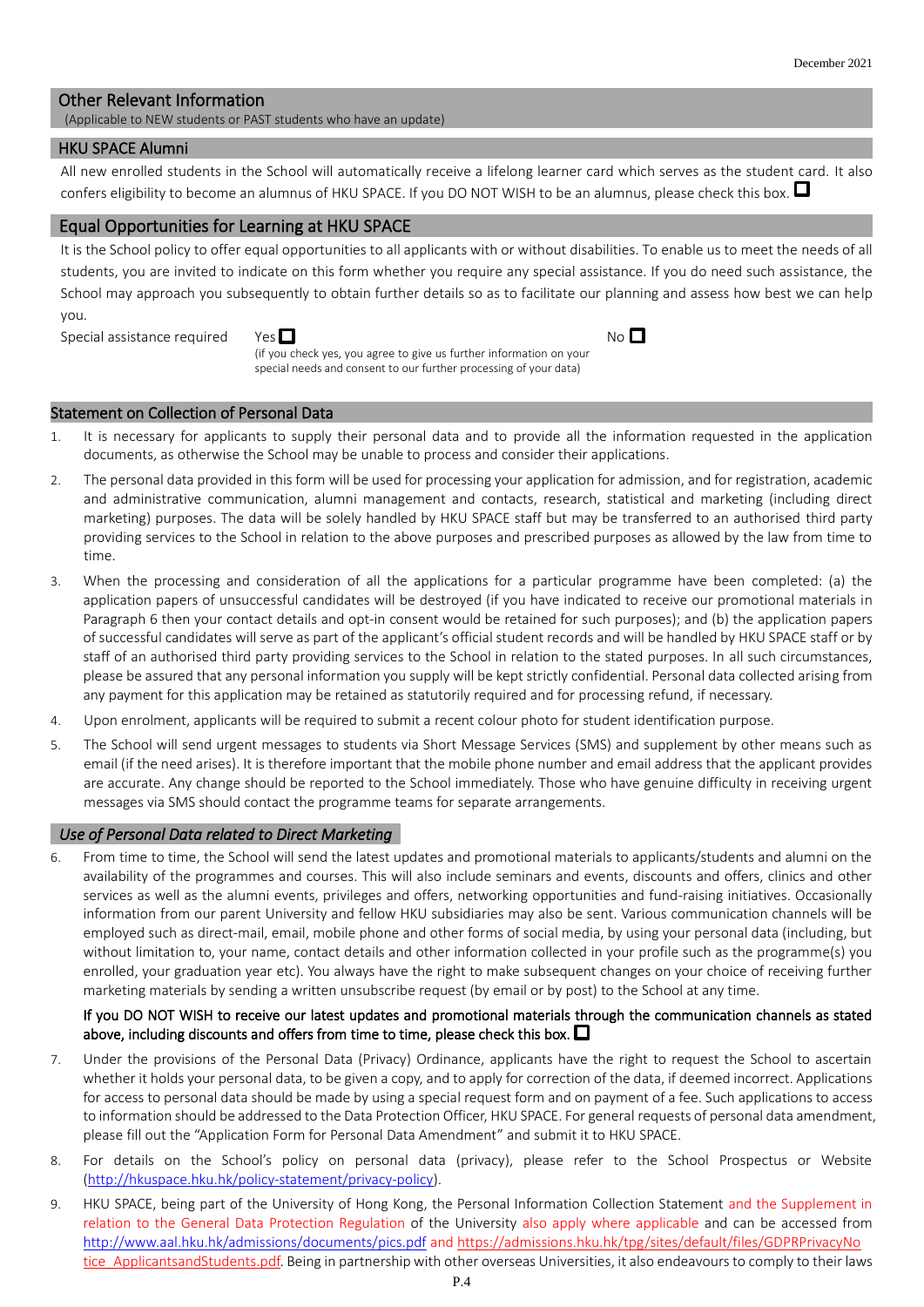and regulations as far as practicable. However, the School is obliged to maintain part of the students' records in perpetuity for reasons stated in this PIC.

#### General Notes to Applicants

- 1. Enrolment can be done in person at any of the School's Enrolment Centres by completing this application form and submitting it with the appropriate fee and relevant documents. You can also mail to the "HKU School of Professional and Continuing Education, Room 304, 3/F, T. T. Tsui Building, The University of Hong Kong, Pokfulam Road, Hong Kong", specifying "Programme/Course Application".
- 2. Fees paid by crossed cheque or bank draft should be made payable to "HKU SPACE".
- 3. If the programme/course is starting within five working days, application by post is not recommended to avoid any delays. Applicants are advised to enrol in person at HKU SPACE Enrolment Centres and avoid making cheque payment under this circumstance.
- 4. If admission is on a first come, first served basis and if you do not hear from us before the course starts, you may assume that your application has been accepted, and should attend the course as scheduled.
- 5. If admission is by selection, the official receipt is not a guarantee that your application has been accepted. We will inform you of the result as soon as possible after the closing date for application. Unsuccessful applicants will be given a refund of programme/course fee if already paid.
- 6. If you are applying to / have enrolled for more than one programme / course with HKU SPACE, please check to ensure that there are no scheduling conflicts before submitting your application form.
- 7. If you do not know the teaching venue within 3 days of the starting date of the course, please check with the relevant programme team.
- 8. Course fees paid are not refundable except as statutorily provided or under very exceptional circumstances (e.g. course cancellation due to insufficient enrolment).
- 9. Please refer to the HKU SPACE Prospectus and the official website for full details of enrolment procedures for HKU SPACE Programmes.

## Vaccine Mandate

Starting from January 17<sup>th</sup> 2022, the University will introduce a vaccine mandate which HKU SPACE will follow [\(https://covid19.hku.hk/announcements/all/2021/11/11105/\)](https://covid19.hku.hk/announcements/all/2021/11/11105/). Please refer to details on implementation for access to HKU SPACE Learning Centres to be announced on our Website/Learner Portal as soon as possible.

#### Class arrangement during COVID-19

The COVID-19 situation may still be fluid and constantly affect class arrangements in the coming months. The health and safety of our students will always be our top priority. To ensure that students' academic progress is not affected, the School may substitute face-to-face classes with online teaching if necessary in the event that face-to-face classes cannot be held. Our respective Programme Teams will contact the students concerned with details of such arrangements as necessary.

#### Notes to Non-local Applicants

To study in Hong Kong, all non-local applicants are required to obtain a student visa issued by the Immigration Department of the HKSAR Government, except for those admitted to Hong Kong as dependants, who do not need prior approval before taking up fulltime and part-time studies. Non-local applicants issued with a valid employment visa also do not need prior approval to pursue parttime studies. It is the responsibility of individual applicants to make appropriate visa arrangements. Admission to a HKU SPACE academic programme/course does not guarantee the issue of a student visa. Applicants may wish to note that part-time courses are not considered by the Immigration Department for visa purposes except for self-financed, part-time locally accredited taught postgraduate programmes awarded within the HKU System through HKU SPACE.

#### **Declaration**

- 1. I declare that all information given in this application form and the attached documents are, to the best of my knowledge, accurate and complete.
- 2. I authorise the School to obtain, and the relevant authorities to release, any information about my qualifications and/or employment as required for my application.
- 3. I consent that if registered, I will conform to the Statutes and Regulations of the University and the rules of the School.
- 4. I have noted, understood and agree to the contents of the above notes, Statement on Collection of Personal Data and HKU SPACE policy on personal data (privacy).